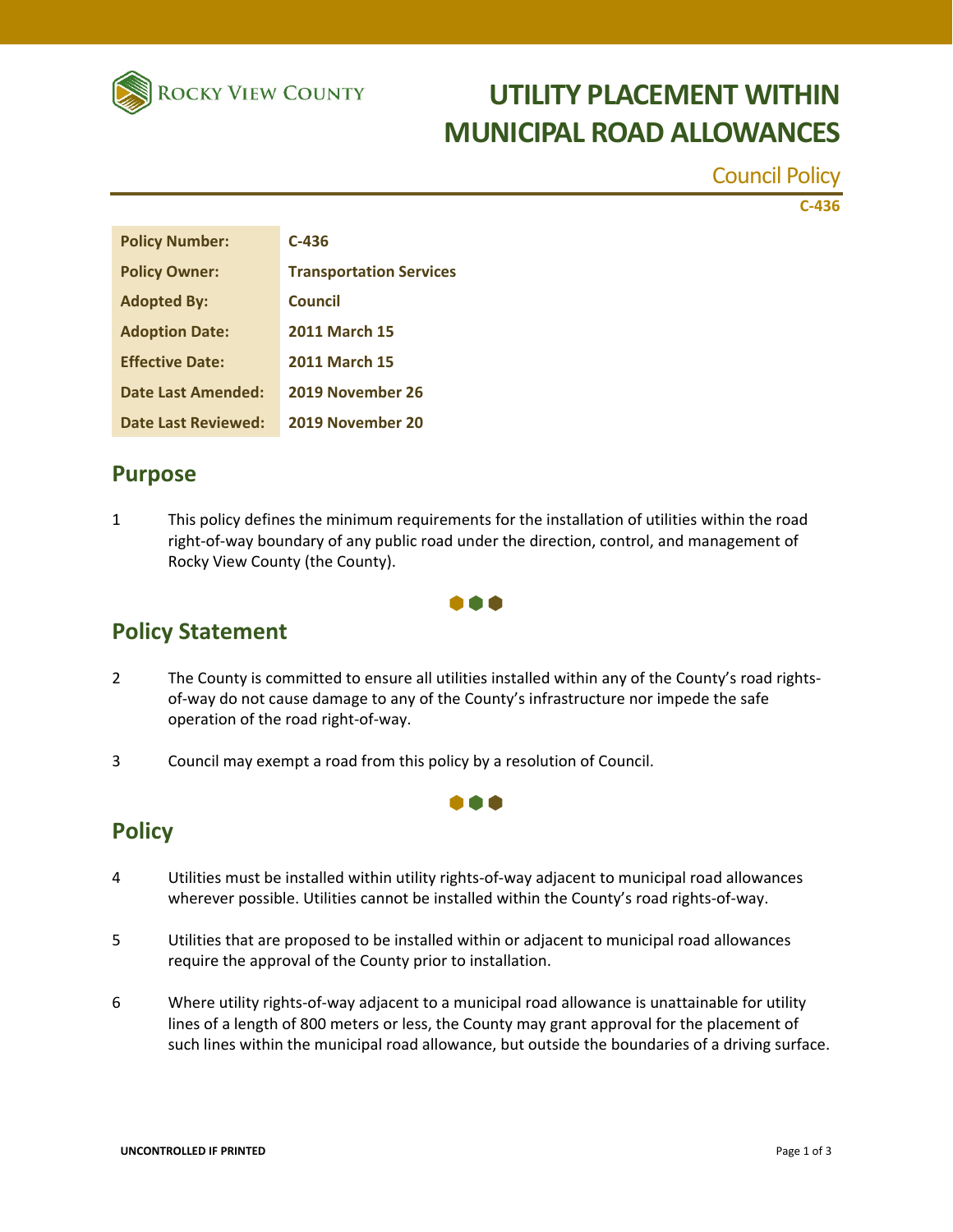

# **UTILITY PLACEMENT WITHIN MUNICIPAL ROAD ALLOWANCES**

#### Council Policy

**C‐436**

- 7 The placement of utility lines of a length greater than 800 meters within municipal road allowances or within the boundaries of a driving surface shall require the prior approval of the Chief Administrative Officer or designate.
- 8 Before any utility is installed within a municipal road allowance, the utility owner must enter into an installation and indemnity agreement with the County.
- 9 The placement of a utility within a municipal road allowance must be in accordance with the County's *County Servicing Standards*, any applicable subdivision and development approval conditions, and is subject to the fee or cost structure set out in the *Master Rates Bylaw*.
- 10 Notwithstanding the above provisions, electrical and telecommunication transmission utility line owners may, with the County's approval, install their utility within a municipal road allowance without the requirement for an installation and indemnity agreement.
- 11 Utility owners must restore all ground disturbances or damage that occurs as the result of the installation and placement of the utility in municipal road allowances to pre‐existing or better conditions to the satisfaction of the County.
- 12 The placement of any utility in municipal road allowances must not result in the disturbance of any driving surface or road infrastructure without the prior approval of the County.

 $\bullet \bullet \bullet$ 

### **References**

| <b>Legal Authorities</b>              | Municipal Government Act, RSA 2000, c M-26<br>٠                                                                        |
|---------------------------------------|------------------------------------------------------------------------------------------------------------------------|
| Related Plans, Bylaws, Policies, etc. | Rocky View County Master Rates Bylaw<br>$\bullet$                                                                      |
|                                       | Rocky View County County Servicing Standards, approved by<br>$\bullet$<br>Council resolution no. 188-13 on 2013 May 28 |
| <b>Related Procedures</b>             | N/A                                                                                                                    |
| Other                                 | N/A                                                                                                                    |
| <b>Policy History</b>                 |                                                                                                                        |

## **Policy History**

Amendment Date(s) – Amendment Description Review Date(s) – Review Outcome Description

- 2019 November 26 Council amended to align with current practices and new County policy standards
- 2019 November 20 Minor changes needed to reflect County processes and changes to County policies